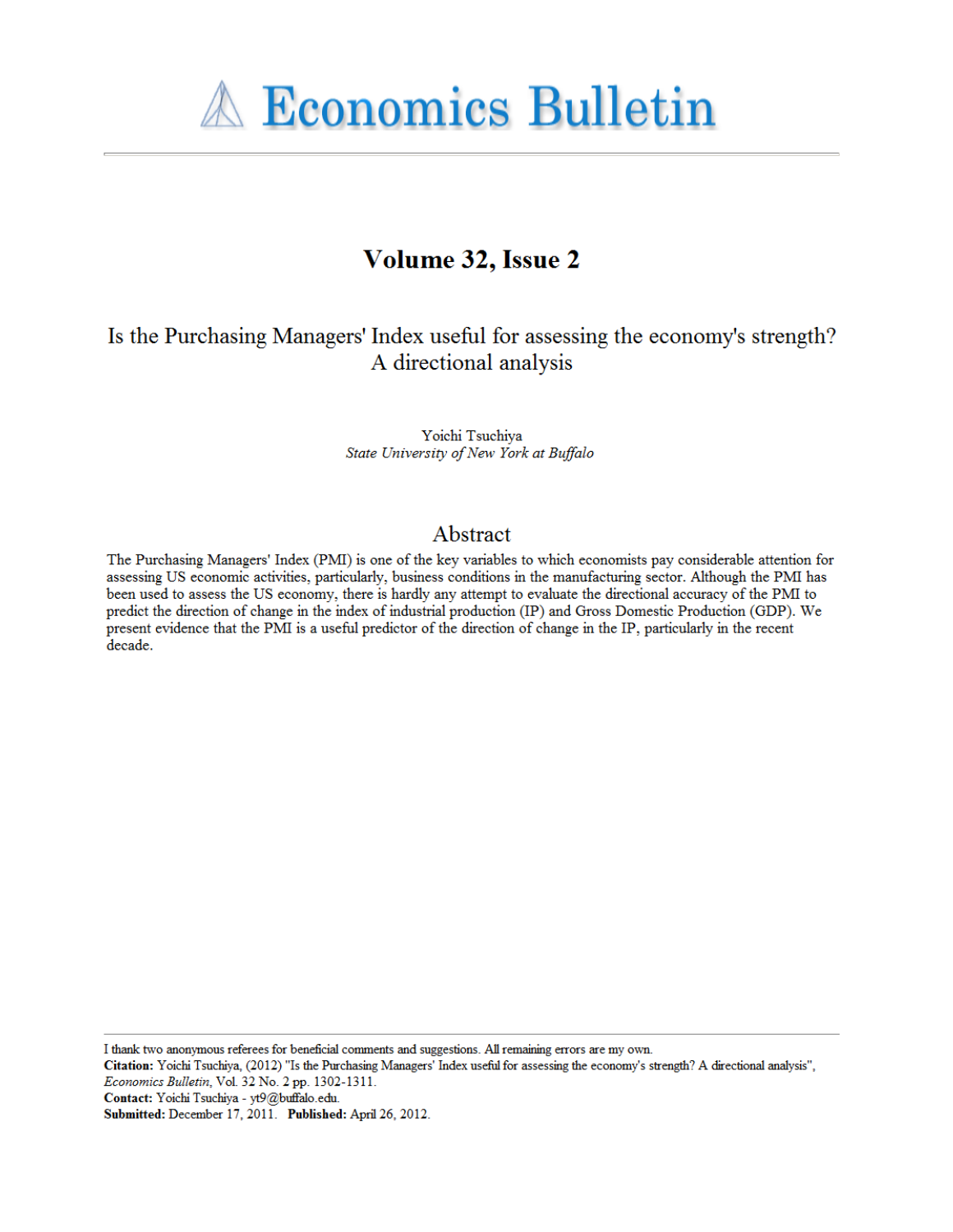#### **1. Introduction**

The Purchasing Managers' Index (PMI) is widely recognized as the earliest indicator of the US economy. The PMI for a given month is released on the first business day of the following month, and it usually gives us the earliest information on changes in the economy's performance, which is usually measured by Gross Domestic Product (GDP). The PMI is also considered a good indicator of the index of industrial production (IP), which is one of the most important indices for assessing economic conditions. For example, the National Bureau of Economic Research determines whether the economy is in expansion or contraction, using the IP as one of the definitive indicators.

 Some studies, in fact, show that the PMI is a good indicator of the IP and the economy as a whole. Harris (1991) and Rogers (1992) examine how well the PMI forecasts the IP, and establish the fact that the PMI successfully predicts the  $IP<sup>1</sup>$ . Kauffman (1999)<sup>2</sup> concludes that the PMI has many desirable indicator qualities of business and economic activity. Koenig (2002) also discusses whether the PMI forecasts the IP and GDP, and shows a close relationship between the PMI and the federal funds rate, which is an instrument of monetary policy determined by the Federal Reserve's Federal Open Market Committee. Pelaez (2003a, 2003b) also points out that financial markets may react to changes in the PMI partly from expectations that the Federal Reserve may change its policy stance. Lindsey and Pavur (2005) provide a regression model to forecast turning points for the index and anticipate changes in the general business cycle. Cho and Ogwang (2006) examine the weighting scheme of the index and show that the PMI series they offered outperforms those proposed by other studies.

 Therefore, the PMI may provide valuable information about the qualitative conditions of the economy such as the acceleration and deceleration of economic activity. To investigate whether the PMI predicts the acceleration and deceleration of the IP and GDP, we use directional tests proposed by Henriksson and Merton (1981). Schnader and Stekler (1990) applied this technique for the evaluation of macroeconomic forecasts<sup>3</sup>. Forecasts are considered useful if they predict the acceleration and deceleration better than a naïve model.

 According to Pesaran and Timmermann (2004), directional analysis is recognized as an increasingly popular metric for forecasting performance. However, few studies focus on the

-

<sup>&</sup>lt;sup>1</sup> Considerable effort has been devoted to forecasting the IP. It dates back at least to Maher (1957).

<sup>&</sup>lt;sup>2</sup> It also reviews and summarizes early studies on the PMI.

 $3$  See, for instance, Ash et al. (1998), Ashiya (2006), Artis (1996), Baghestani (2011), Greer (2003), Joutz and Stekler (2000), Leitch and Tanner (1995), Pons (2000), and Sinclair et al. (2010).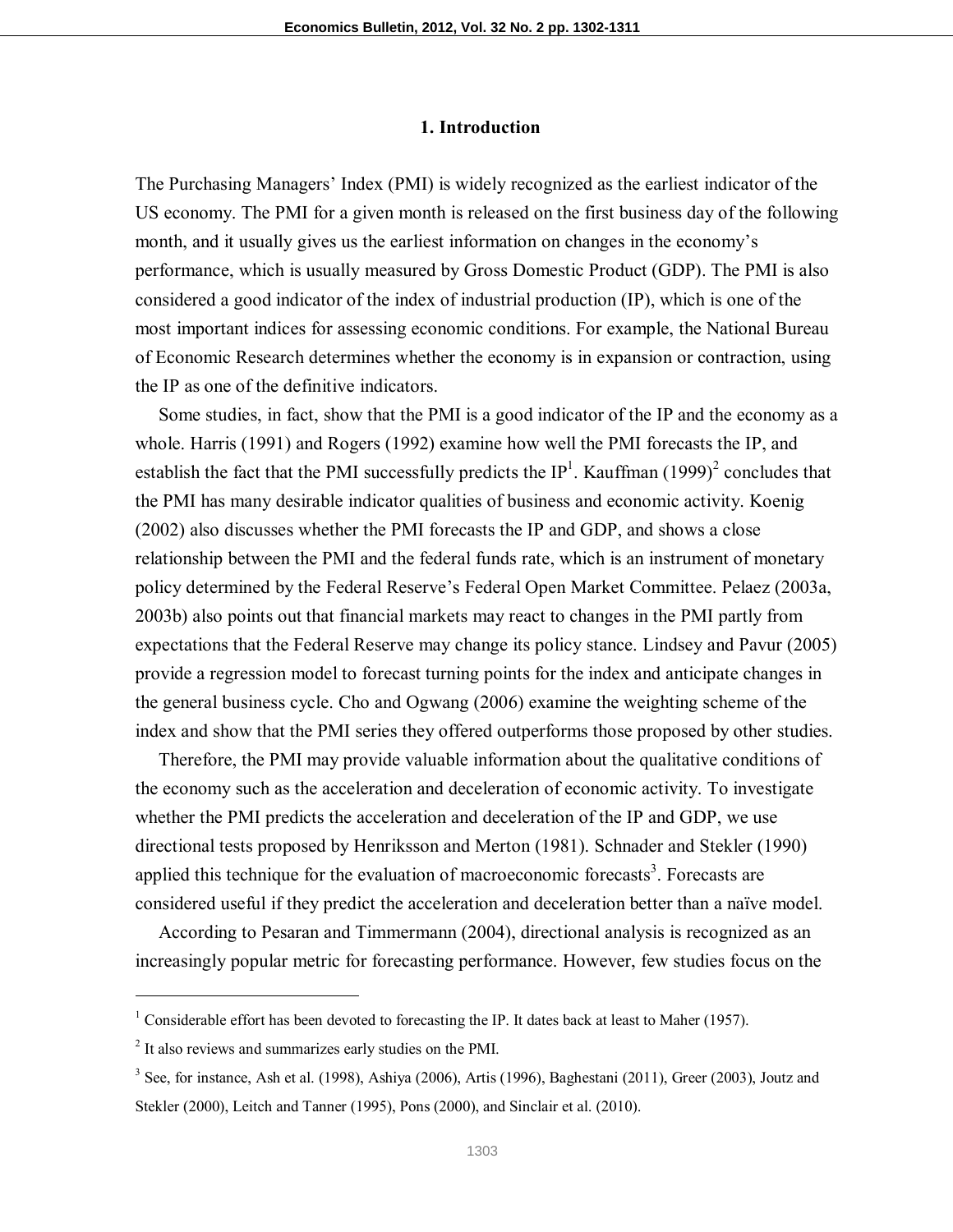directional accuracy of forecasts by corporate managers whereas Easaw and Heravi (2004) and Easaw et al. (2005) examine the directional accuracy of consumer sentiment indexes in the UK and US and find that they are useful predictors of household consumption growth.

 As a result, we find that the PMI is a useful tool to forecast the direction of change in the IP. It is noteworthy that it is useful in the recent decade but was not so in the decade from 1991 to 2000.

 The rest of the paper is organized as follows. Section 2 describes our data. Section 3 introduces statistical methods. Section 4 presents the results of directional tests and the last section presents conclusions.

#### **2. Data**

We collect real-time data<sup>4</sup> from the ArchivaL Federal Reserve Economic Data (ALFRED). The original data sources are the Federal Reserve Board for the IP, the Bureau of Economic Analysis for GDP, and the Institute for Supply Management (ISM) for the PMI. Since one of the main advantages of the PMI is its timely release<sup>5</sup> and we investigate whether the index gives an early signal of the economy, we restrict our study to the period January 1991– December 2010.

 ISM asks purchasing and supply managers in manufacturing firms about business conditions in the middle of each month. The answers to the survey questions in each category are combined to create a diffusion index for that sub-index $<sup>6</sup>$ . We use one of the sub-indexes,</sup> PMI Production, in addition to the PMI because the former might be a better indicator of the IP. Furthermore, we consider the sub-indexes, PMI Employment, because Cho and Ogwang (2006) proposed it as a simpler and parsimonious PMI without loss of too much information. Following them, we call it Simple PMI. Note that ISM revised the weighting scheme in January 2008<sup>7</sup>. Note also that the ALFRED database reflected this revision.

 A PMI reading of above 50 would indicate that more managers are reporting better than are reporting worse. Thus, an increase in overall manufacturing activity is implied by an index above 50, and a decrease by an index below 50. Thus, an acceleration in business conditions,

<u>.</u>

<sup>&</sup>lt;sup>4</sup> Ashiya (2006) pointed out that the revised data introduces a systematic bias because the extent of revision is unpredictable for the forecasters. See also Stark and Croushore (2002).

<sup>&</sup>lt;sup>5</sup> ISM has started to follow the current release schedule for its PMI since the summer of 1989.

<sup>6</sup> See Koenig (2002) for details about the PMI.

 $7$  See its Web site ISM (2008).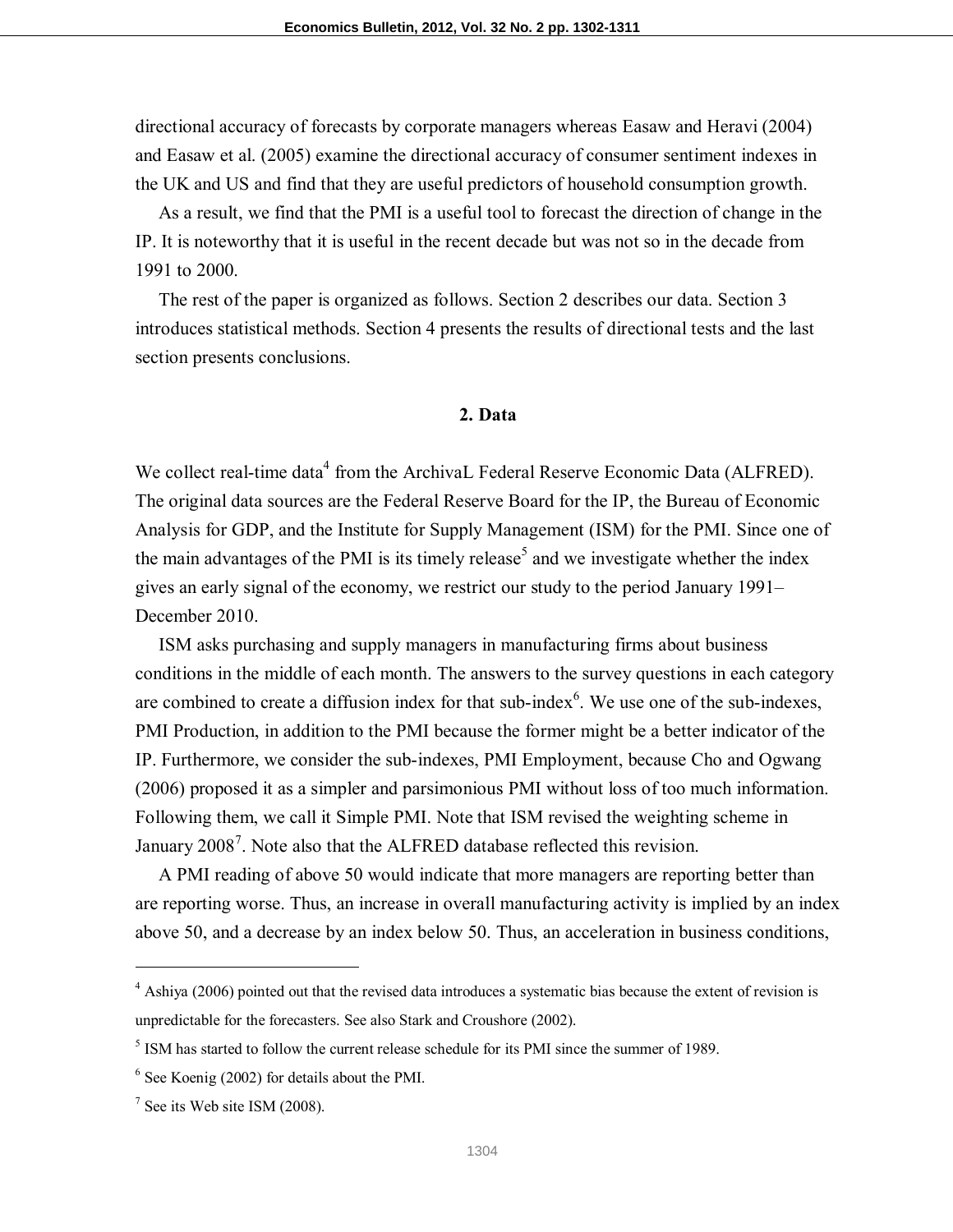which means that the direction of change is positive, could be interpreted as the first difference of the level of the index. We have the PMI figures, for example, 55 for this month and 52 for last month. These figures imply a 5-point and 2-point increase in activity, respectively, compared with the previous month. The difference between them—3 points can be interpreted as an acceleration in manufacturing activity as a whole.

To capture the direction of changes in the IP (GDP) ( $\Delta R$ ), we define it as  $\Delta R_t = R_t - R_{t-1}$ , where  $R_t$  denotes the percentage change of the IP (GDP) in time t. We also define  $\Delta F_t = F_t - F_{t-1}$  as the direction of change in the PMI ( $\Delta F$ ), where  $F_t$  denotes the level of the PMI. We take the three-month average to construct the quarterly series of the PMI to match the data frequency of GDP figures.

 Figure 1 gives an informal sense of how well the PMI has served to signal changes in growth of the IP. Figure 2 shows plots of three-month average PMI series along with GDP growth. Note that the figures are constructed so that zero IP and GDP growth line up with a PMI reading of 50, respectively. They indicate that the PMI series roughly capture sustained movements in growth of the IP and GDP, respectively. They also suggest that the PMI has a closer relation with growth in the IP and GDP in the second half of the sample period, in particular, after 2005. Therefore, we examine the usefulness of the PMI series in the first and second halves as well as the total sample period. Table 1 shows summary statistics for each data series used in this paper.

#### **3. Statistical Method**

We use Fisher's exact test based on contingency tables<sup>8</sup> to show whether the forecasts (PMI) predict the direction of change in the realization (IP and GDP). Then we define the following:  $n_{00}$  = number of forecasts for which  $\Delta F > 0$  and  $\Delta R > 0$ ,  $n_{01}$  = number of forecasts for which  $\Delta F \le 0$  and  $\Delta R > 0$ ,  $n_{10}$  = number of forecasts for which  $\Delta F > 0$  and  $\Delta R \le 0$ ,  $n_{11}$  = number of forecasts for which  $\Delta F \le 0$  and  $\Delta R \le 0$ , and *n* = total number of forecasts. The observed significance level for the usefulness of the forecasts is given by<sup>9</sup>

$$
\sum_{x=n_{11}}^{n^{*}} {n_{10}+n_{11} \choose x} {n_{00}+n_{01} \choose n_{01}+n_{11}-x} / {n \choose n_{01}+n_{11}} \text{ where } n^{*} \equiv \min\{n_{10}+n_{11}, n_{01}+n_{11}\}.
$$

-

<sup>9</sup> Note that 
$$
\binom{n}{r}
$$
, for example, denotes the number of combinations of *n* objects taken *r*.

<sup>&</sup>lt;sup>8</sup> See Henriksson and Merton (1981).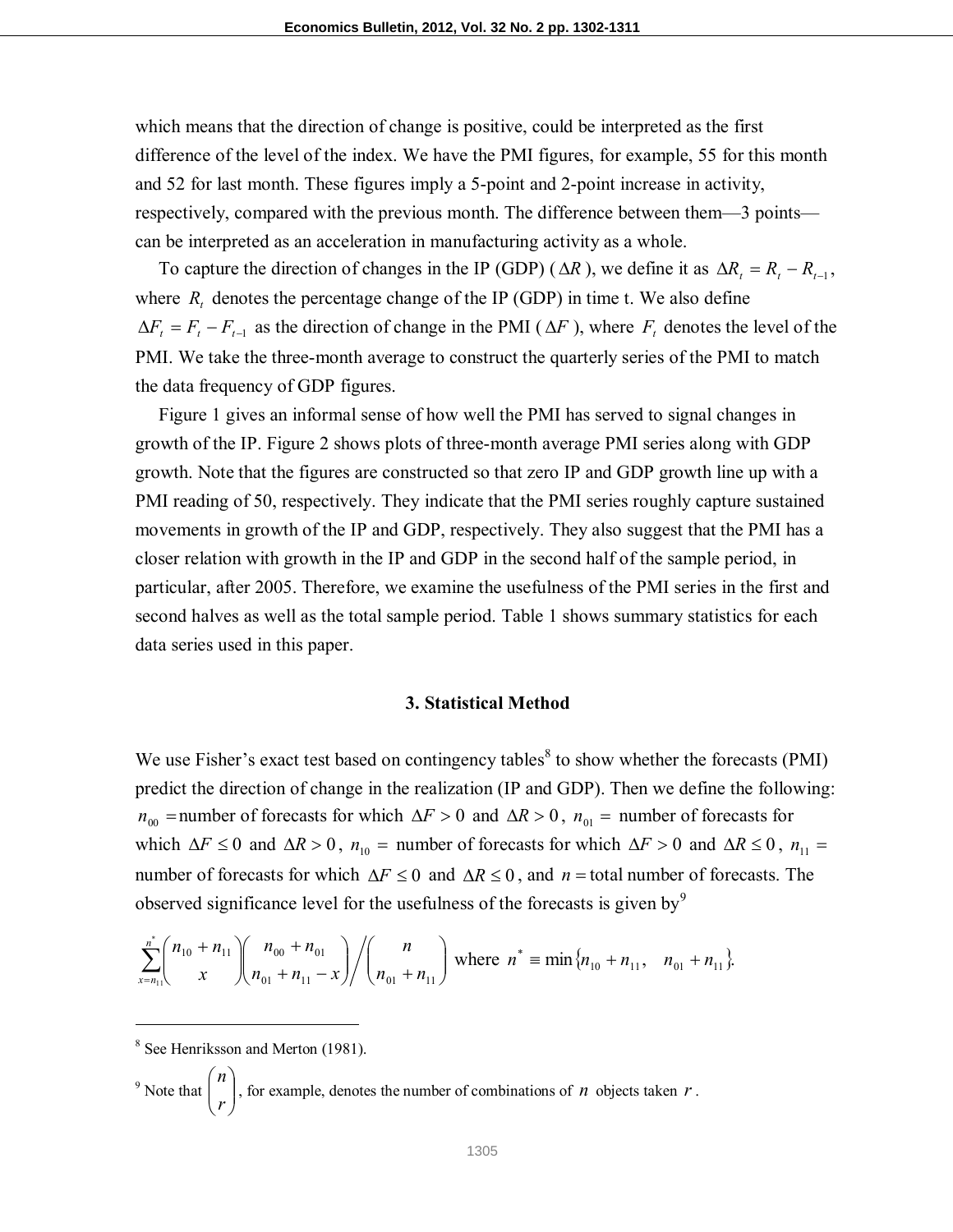The null hypothesis is that the direction of change in a forecast and that in the realization are independent. A rejection of the null hypothesis therefore implies that the PMI figures are useful predictors of actual change in the IP (GDP). Schnader and Stekler (1990) showed that a rejection of the null of independence also implies that a given set of forecasts differ significantly from a naïve model in predicting the direction of change.

#### **4. Result**

Table 2 shows the results of the directional tests. It indicates that test statistics of the PMI are significant at the 5% level in the entire period from 1991 to 2010 and in the second half period from 2001 to 2010 for the IP. Therefore, the PMI is a useful predictor of the direction of change in the IP in the whole sample period and in the latter half. However, it is not useful in the first half of the sample period. Better predictability in the recent decade is consistent with the fact that there is more sophisticated inventory management<sup>10</sup> available.

 However, the PMI is not useful in predicting the direction of change in GDP in any sample period. A possible reason for this weak relationship between the PMI and GDP is that the share of manufacturing output in nominal GDP has been declining over the sample period.

 Although the test statistics of the PMI to predict the direction of change in GDP is not even significant at the 10% level in the second half, the p-value dropped from 0.525, the one in the first half, to 0.110. This might be partly due to the revision of the weighting scheme of the PMI because the revised formula for calculating the PMI was determined to more closely predict GDP. However, it is noted that the new formula has been applied since January  $2008^{11}$ . It suggests that the PMI could be a useful predictor of the direction of change in GDP after 2008, which cannot be examined yet because of limited number of observations. It also implies that the fact that the PMI is useful indicator of the direction of change in the IP in the second half but not in the first half is not driven only by the shift of the weighting scheme since the revision does not taken into account whether the PMI predicts the IP.

 The PMI Production and Simple PMI are not useful predictors of the IP or GDP; thus, they do not contain valuable information about the IP and GDP. Although Cho and Ogwang (2006) showed that the Simple PMI had good performance based on its correlation with the IP and

-

 $10$  Improved inventory management is also considered as one of reasons for the Great Moderation. For example, see Summers (2005).

 $11$  The PMI prior to January 2008 did not reflect the new weighting calculation.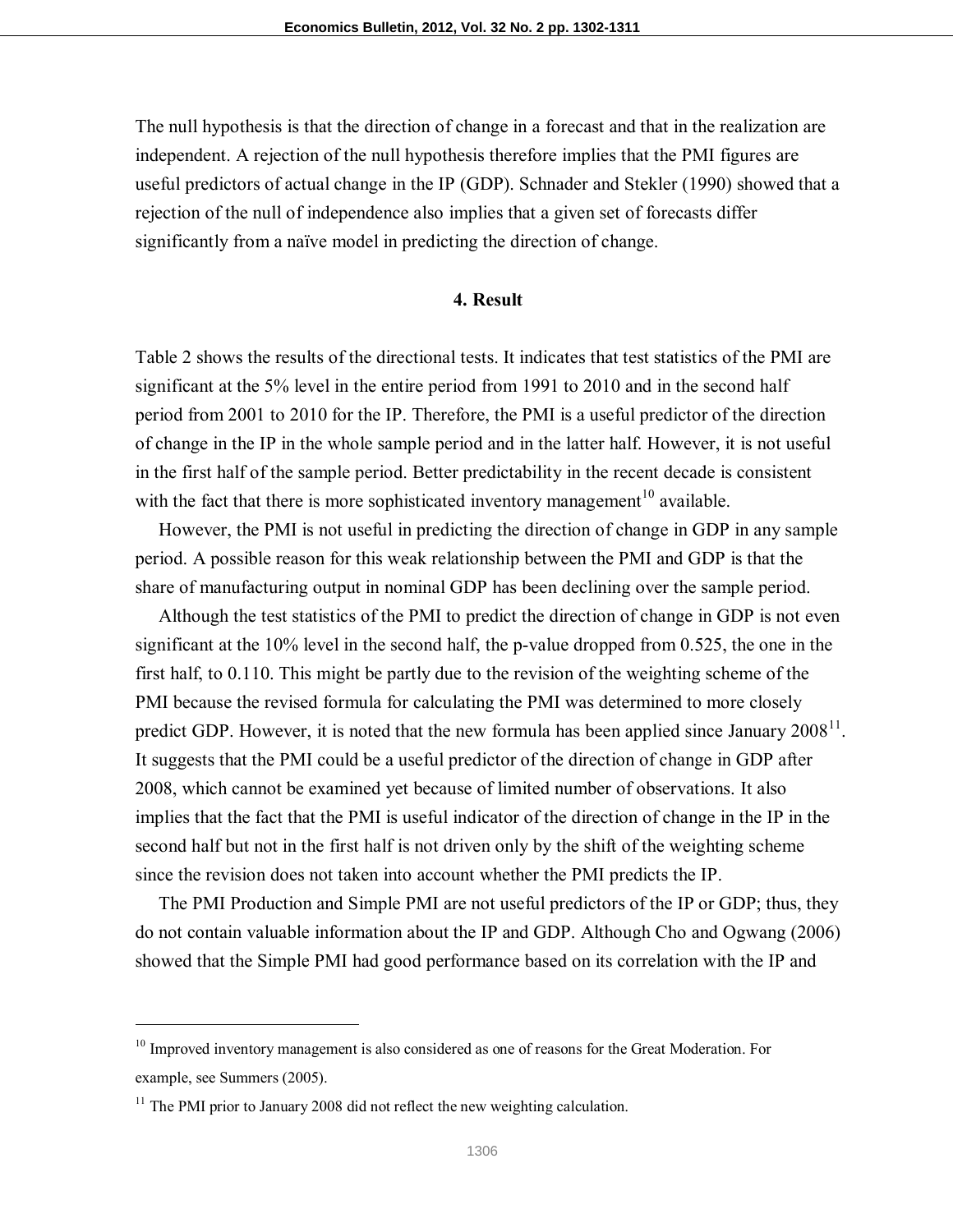GDP, it turns out not to be a good indicator of the acceleration and deceleration of the IP and GDP.

#### **5. Conclusion**

We investigate whether the PMI predicts the acceleration and deceleration of the IP and GDP using directional tests. Our findings show evidence that the PMI is a useful predictor of the IP in the recent decade and it might reflect the improvement of inventory management in the manufacturing sector. This result also supports our extensive use of the PMI to assess the economic conditions in the manufacturing sector in recent years. For future research, further analysis with a larger data set is required because our data is limited to the period from 1991.

#### **References**

- Artis, MJ. (1996) How accurate are the IMF's short-term forecasts? Another examination of the World Economic Outlook, IMF Working Paper, WP/96/89.
- Ash, JCK., Smyth, DJ., and Heravi, SM. (1998) Are OECD forecasts rational and useful? a directional analysis, *International Journal of Forecasting*, **14**, 381–91.
- Ashiya, M. (2006) Are 16-month-ahead forecasts useful? A directional analysis of Japanese GDP forecasts, *Journal of Forecasting*, **25**, 201–7.
- Baghestani, H. (2011) A directional analysis of Federal Reserve predictions of growth in unit labor costs and productivity, *International Review of Applied Economics*, **25**, 303–11.
- Cho, DI. and Ogwang, T. (2006) Conceptual perspectives on selecting the principal variables in the purchasing managers' index, *The Journal of Supply Chain Management*, **42**, 44–52.
- Easaw, J., Garratt, D., and Heravi, SM. (2005) Does consumer sentiment accurately forecast UK household consumption? Are there any comparisons to be made with the US? *Journal of Macroeconomics*, **27**, 517–32.
- Easaw, J. and Heravi, SM. (2004) Evaluating consumer sentiments as predictors of UK household consumption behavior: Are they accurate and useful? *International Journal of Forecasting*, **20**, 671–81.
- Greer, M. (2003) Directional accuracy tests of long-term interest rate forecasts, *International Journal of Forecasting*, **19**, 291–98.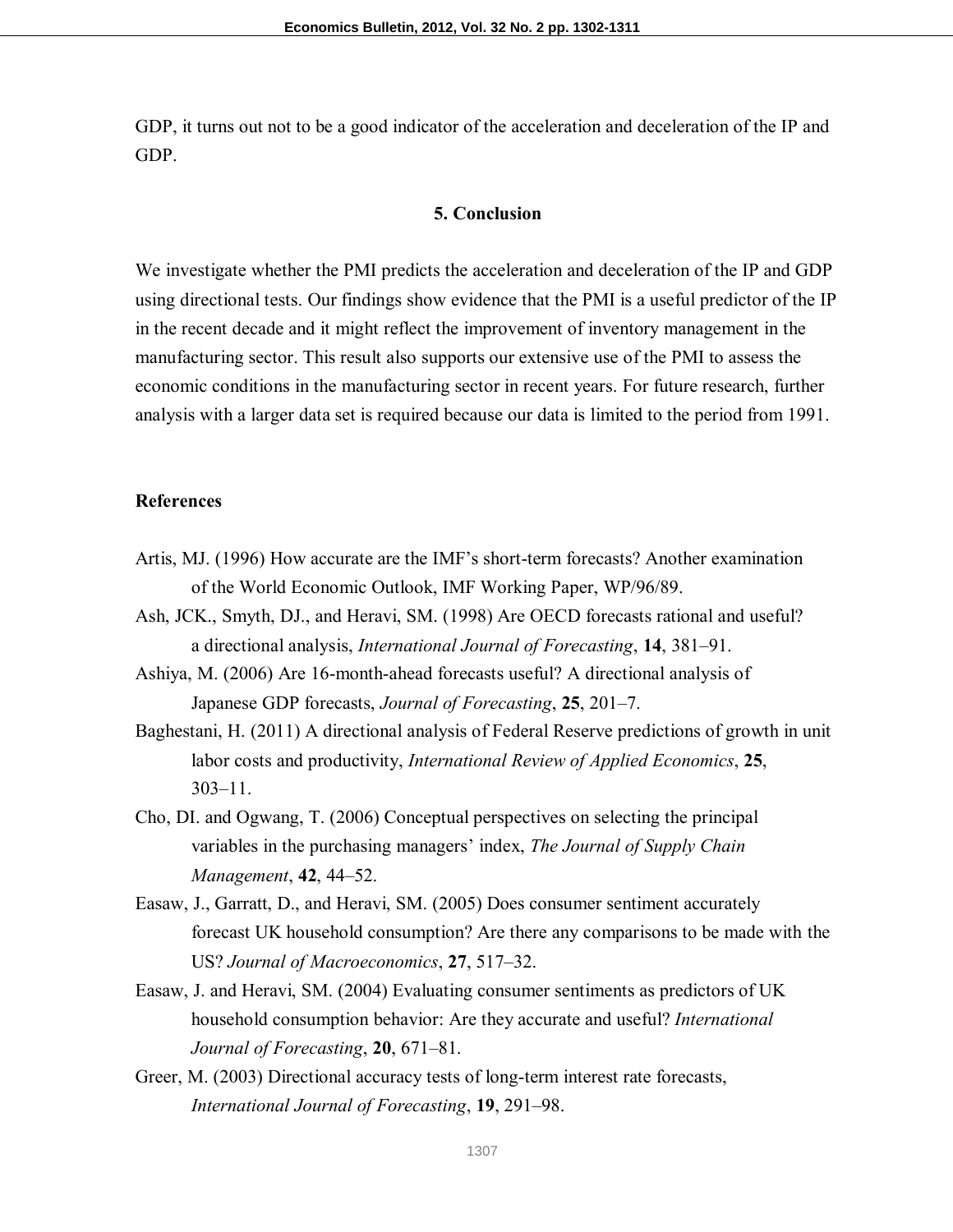- Harris, ES. (1991) Tracking the economy with the purchasing managers' index, *Federal Reserve Bank of New York Quarterly Review*, **16**, 61–9.
- Henriksson, RD. and Merton, RC. (1981) On market timing and investment performance. ii. Statistical procedures for evaluating forecasting skills, *Journal of Business*, **54**, 513–33.
- Institute for Supply Management (ISM). (2008) ISM revises PMI, http://www.ism.ws/about/MediaRoom/newsreleasedetail.cfm?ItemNumber=17500
- Joutz, F. and Stekler, HO. (2000) An evaluation of the predictions of the Federal Reserve, *International Journal of Forecasting*, **16**, 17–38.
- Kauffman, RG. (1999) Indicator qualities of the NAPM Report on Business, *The Journal of Supply Chain Management*, **35**, 29–37.
- Koenig, EF. (2002) Using the purchasing managers' index to assess the economy's strength and the likely direction of monetary policy, *Economic and Financial Policy Review*.
- Leitch, G. and Tanner, JE. (1995) Professional economic forecasts: are they worth their costs? *Journal of Forecasting*, **14**, 143–57.
- Lindsey, MD. and Pavur, RJ. (2005) As the PMI turns: A tool for supply chain managers, *The Journal of Supply Chain Management*, **41**, 30–39.
- Maher, JE. (1957) Forecasting industrial production, *Journal of Political Economy*, **65**, 158–65.
- Pelaez, RF. (2003a) A new index outperforms the Purchasing Managers' Index, *Quarterly Journal of Business and Economics*, **42**, 41–55.
- Pelaez, RF. (2003b) A reassessment of the Purchasing Managers' Index, *Business Economics*, **38**, 35–41.
- Pesaran, MH. and Timmermann, A. (2004) How costly is it to ignore breaks when forecasting the direction of a time series? *International Journal of Forecasting*, **20**, 411–25.
- Pons, J. (2000) The accuracy of IMF and OECD forecasts for G7 countries, *Journal of Forecasting*, **19**, 53–63.
- Rogers, RM. (1992) Forecasting industrial production: Purchasing managers' versus production-worker hours data, *Federal Reserve Bank of Atlanta Economic Review*, **77**, 25–36.
- Schnader, MH. and Stekler, HO. (1990) Evaluating predictions of change, *Journal of Business*, **63**, 99–107.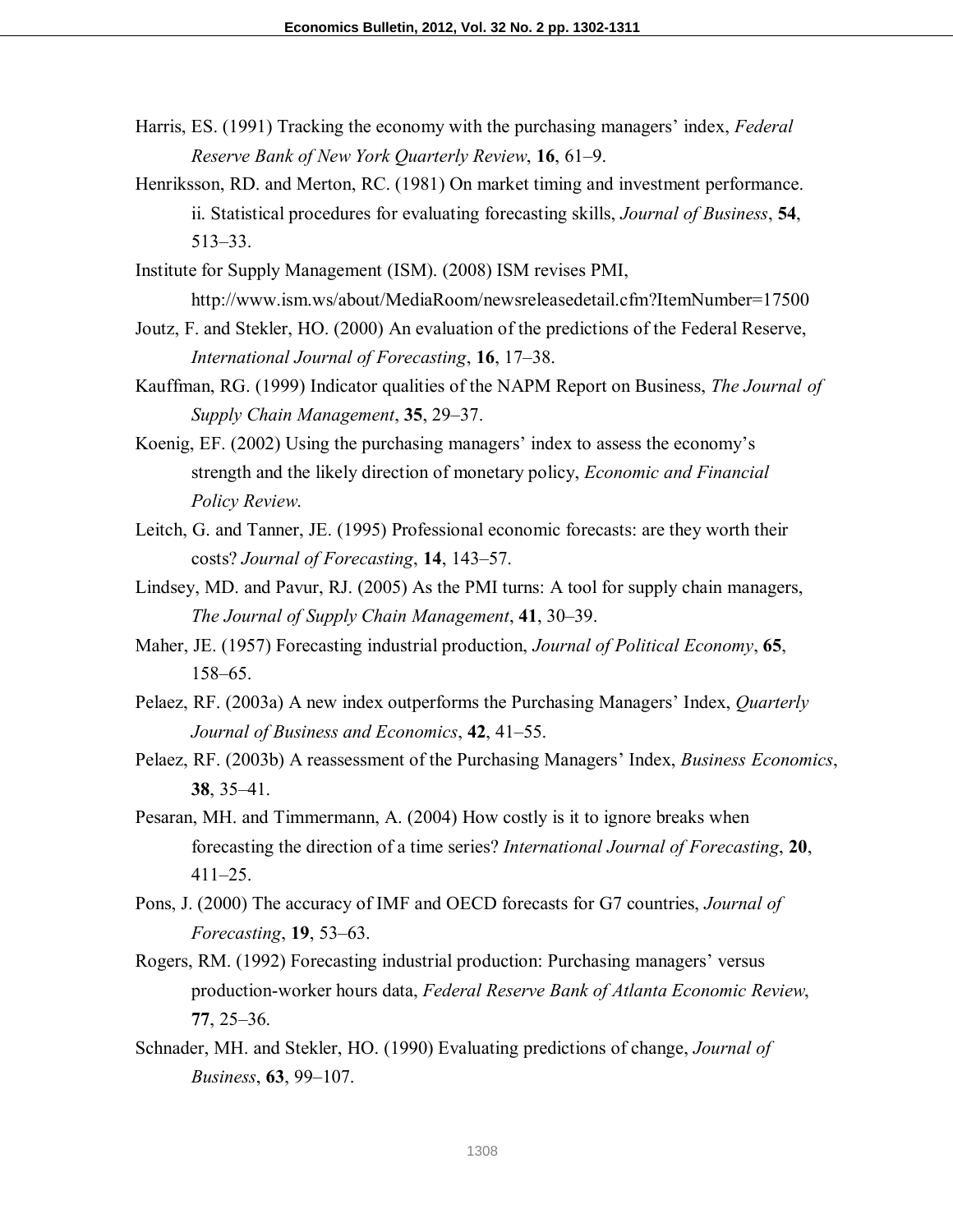Sinclair, T., Stekler, HO., and Kitzinger, L. (2010) Directional forecasts of GDP and inflation: a joint evaluation with an application to Federal Reserve predictions, *Applied Economics*, **42**, 2289–97.

Stark, T. and Croushore, D. (2002) Forecasting with a real-time data set for Macroeconomists, *Journal of Macroeconomics*, **24**, 507–31.

Summers, PM. (2005) What caused the Great Moderation? Some cross-country evidence, *Economic Review*, Federal Reserve Bank of Kansas City, 5–32.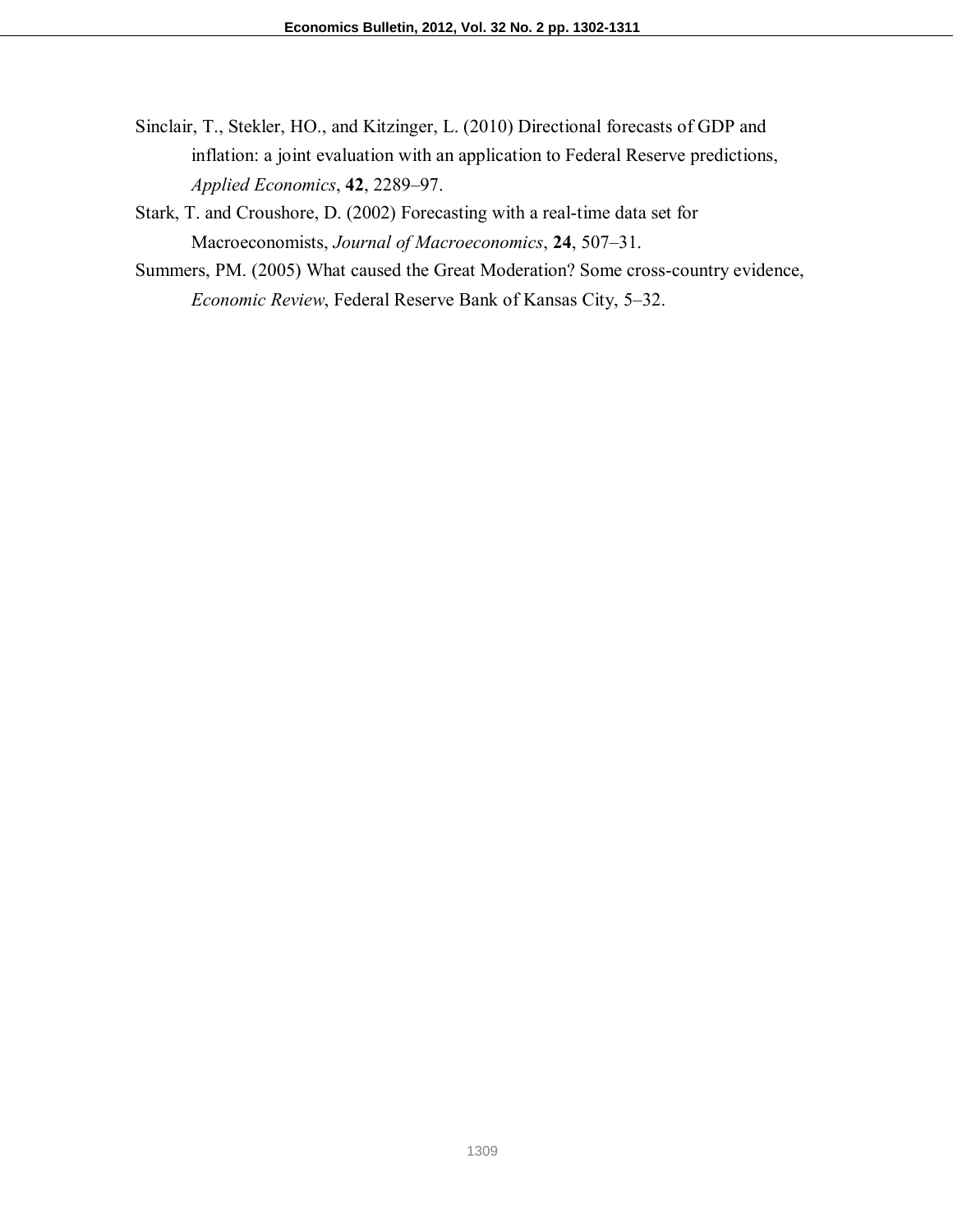



Figure 2. Three-month average PMI and GDP growth